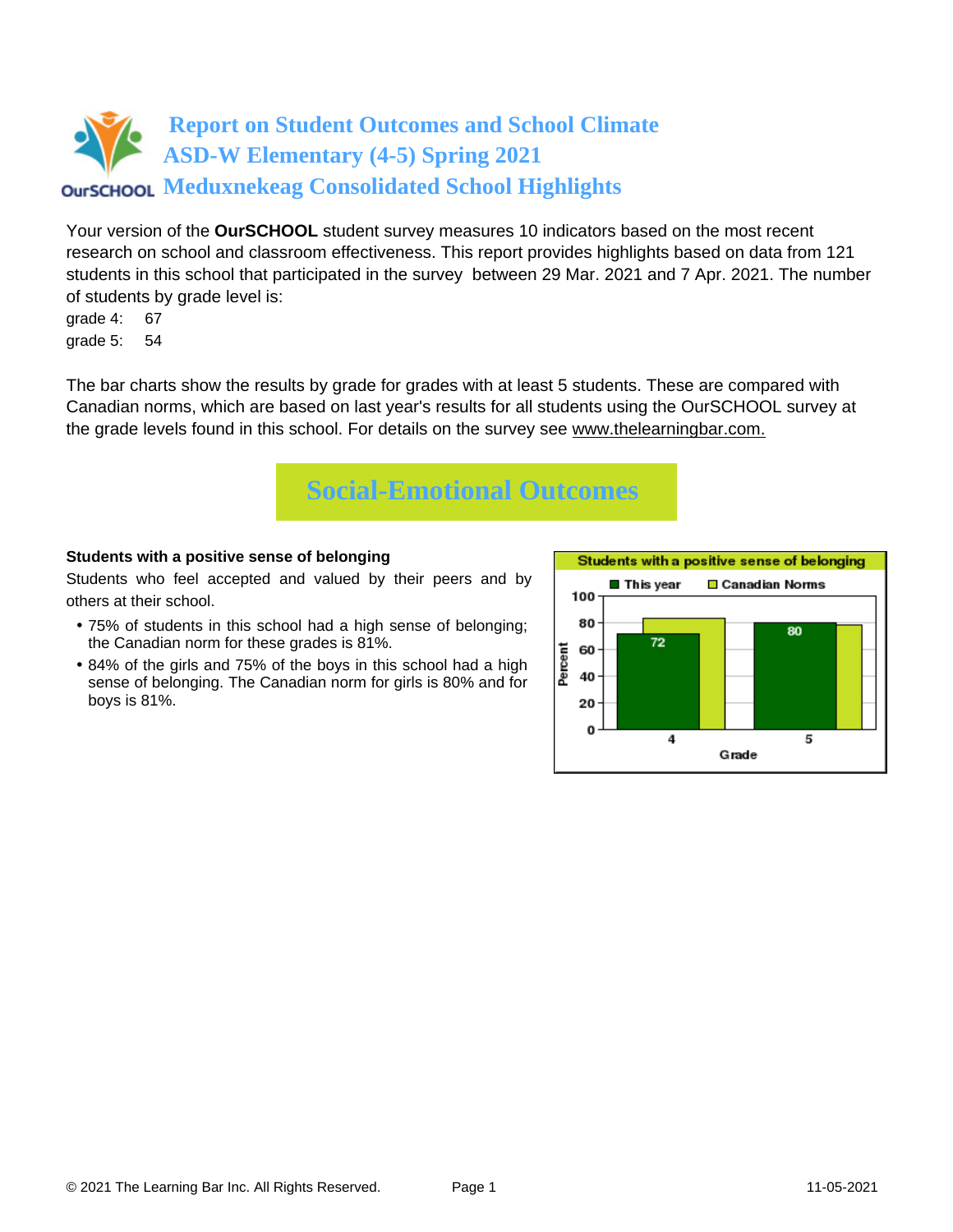## **Report on Student Outcomes and School Climate ASD-W Elementary (4-5) Spring 2021 OUTSCHOOL Meduxnekeag Consolidated School Highlights**

# **DRIVERS of Student Outcomes**

### **Rigor**

Students who find the classroom instruction is well-organized, with a clear purpose, and with immediate and appropriate feedback that helps them learn.

- In this school, students rated rigor 8.6 out of 10; the Canadian norm for these grades is 8.4.
- In this school, rigor was rated 8.9 out of 10 by girls and 8.4 out of 10 by boys. The Canadian norm for girls is 8.5 and for boys is 8.3.

### **Bullying and Exclusion**

Students who are subjected to physical, social, or verbal bullying, or are bullied over the internet.

- 31% of students in this school were victims of moderate to severe bullying in the previous month; the Canadian norm for these grades is 30%.
- 28% of the girls and 30% of the boys in this school were victims of moderate to severe bullying in the previous month. The Canadian norm for girls is 27% and for boys is 32%.

### **Feel safe attending this school**

Students who feel safe at school as well as going to and from school.

- 68% of students felt safe attending the school; the Canadian norm for these grades is 65%.
- 82% of the girls and 64% of the boys felt safe attending the school. The Canadian norm for girls is 67% and for boys is 64%.





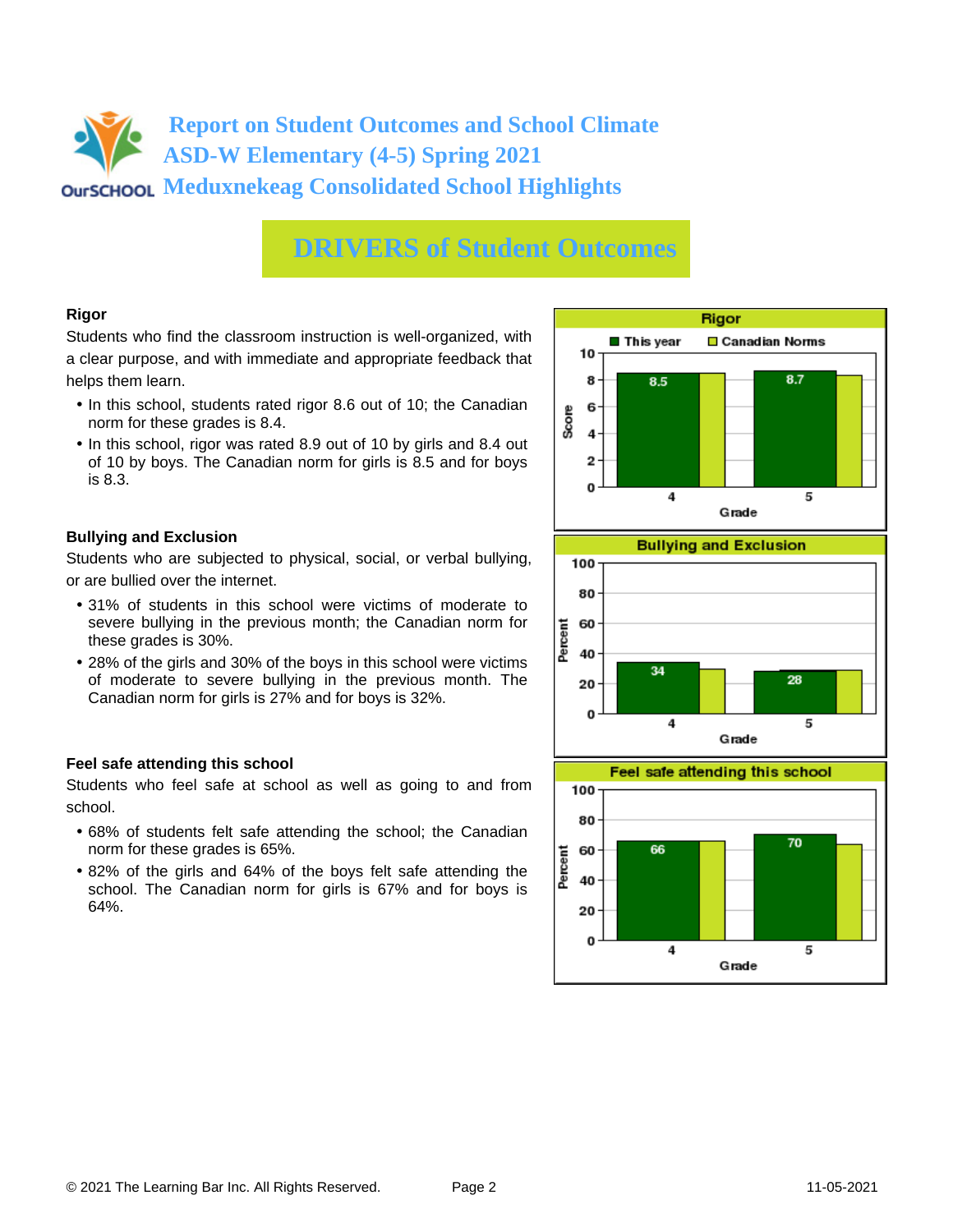# **Report on Student Outcomes and School Climate ASD-W Elementary (4-5) Spring 2021 OUTSCHOOL Meduxnekeag Consolidated School Highlights**

# **Demographic Factors**

### **Language spoken at home**

Students are asked to indicate the language they speak most often at home.

- 92% of students in this school speak English at home.
- 2% of students in this school speak French at home.
- 1% of students in this school speak other languages at home.
- 3% of students in this school speak English and French at home.
- 2% of students in this school speak English and another languages at home.
- 0% of students in this school speak French and another languages at home.

#### **Time student has lived in Canada**

Students who were born in Canada.

- 96% of students in this school were born in Canada.
- 98% of the girls and 94% of the boys in this school were born in Canada.





#### **Indigenous Status**

Students who identified as Indigenous, that is, First Nations, Métis, or Inuk.

- 19% of students in this school identified as Indigenous.
- 21% of the girls and 19% of the boys in this school identified as Indigenous.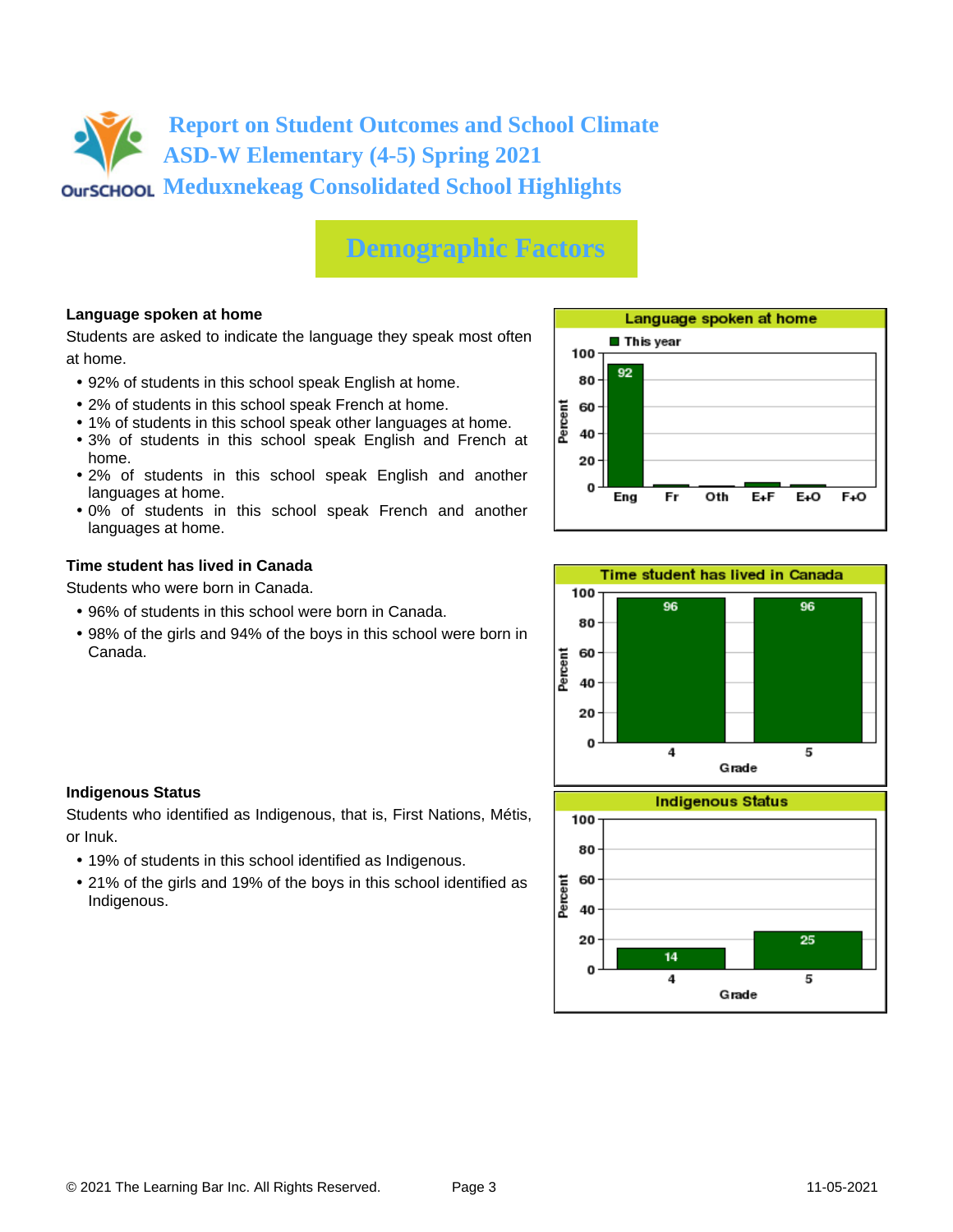

### **Demographic Factors**

#### **Instructional Environment**

The percentage of students learning at home, at school, or a combination of both.

• 92% of students in this school are learning at school. 1% of students in this school are learning at home. 7% of students in this school are learning both at school and at home.

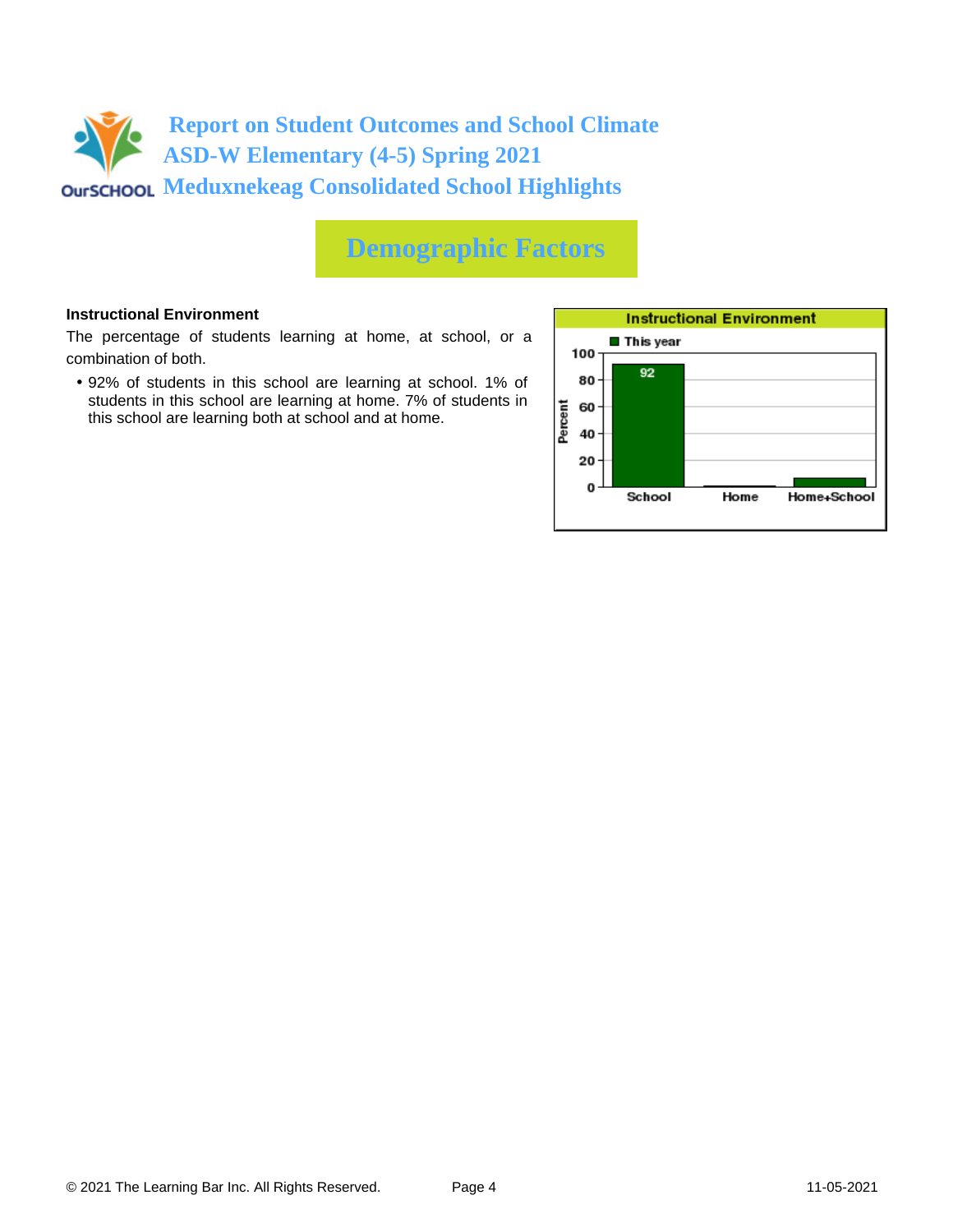

**Custom Measure**

### **% Enrolled in FSL (NB EECD)**

Enrolled in FSL - NB EECD Custom Question

The percentage of students that indicated they were enrolled in French Immersion.

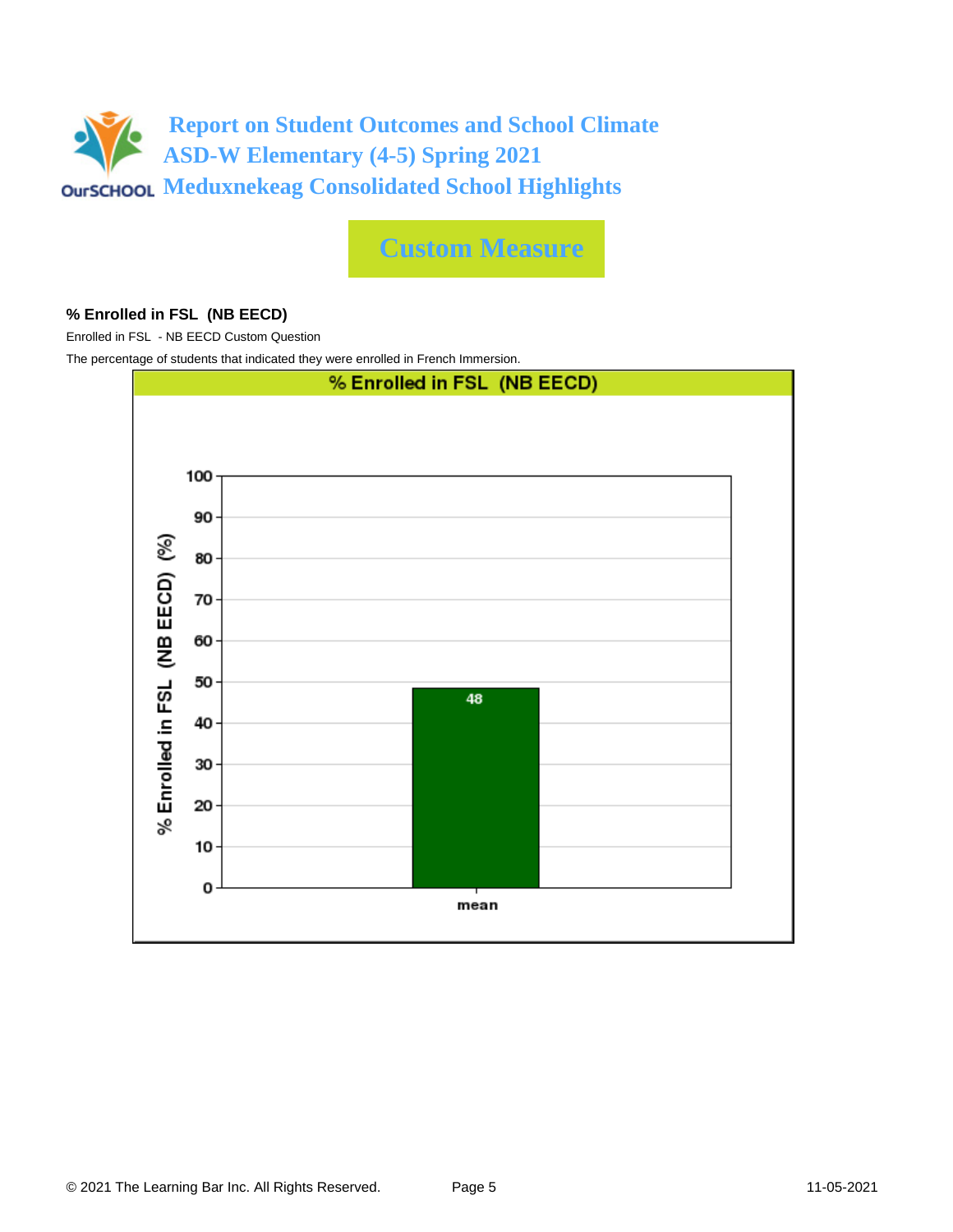

# **Multiple Choice Question**

**Students were asked: "My Teacher gives me feedback and helps me set goals for my learning."**

- **Never or Hardly Ever (Never)**
- **About Once a Week (Once)**
- **About 2-3 Times a Week (2to3)**
- **Almost Every Day (Almos)**
- **Every Day (Daily)**